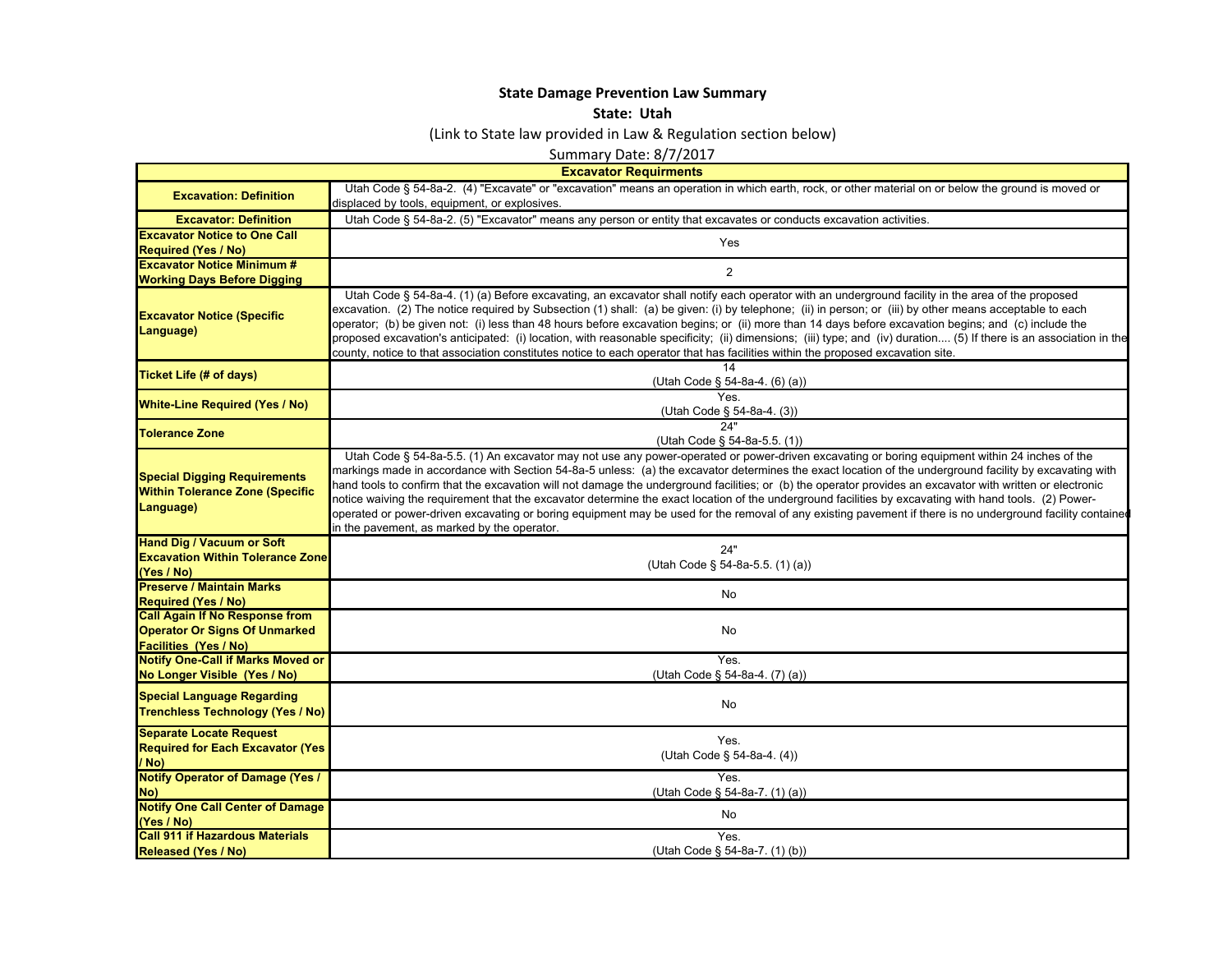| <b>Notice Exemptions (Yes / No)</b>                                                                        | Yes                                                                                                                                                                                                                                                                                                                                                                                                                                                                                                                                                                                                                                                                                                                                                                                                                                                                                                                                                                                                                                                                                                                                                                                                                                                                                                                                                                                                                                                                                                                                                                                                                                             |
|------------------------------------------------------------------------------------------------------------|-------------------------------------------------------------------------------------------------------------------------------------------------------------------------------------------------------------------------------------------------------------------------------------------------------------------------------------------------------------------------------------------------------------------------------------------------------------------------------------------------------------------------------------------------------------------------------------------------------------------------------------------------------------------------------------------------------------------------------------------------------------------------------------------------------------------------------------------------------------------------------------------------------------------------------------------------------------------------------------------------------------------------------------------------------------------------------------------------------------------------------------------------------------------------------------------------------------------------------------------------------------------------------------------------------------------------------------------------------------------------------------------------------------------------------------------------------------------------------------------------------------------------------------------------------------------------------------------------------------------------------------------------|
| <b>Notice Exemptions (Specific</b><br>Language))                                                           | Utah Code § 54-8a-4. (1) (a) Before excavating, an excavator shall notify each operator with an underground facility in the area of the proposed<br>excavation. (b) The requirements of Subsection (1)(a) do not apply: (i) if there is an emergency; (ii) while gardening; or (iii) while tilling private ground.                                                                                                                                                                                                                                                                                                                                                                                                                                                                                                                                                                                                                                                                                                                                                                                                                                                                                                                                                                                                                                                                                                                                                                                                                                                                                                                              |
|                                                                                                            | <b>Operator Response</b>                                                                                                                                                                                                                                                                                                                                                                                                                                                                                                                                                                                                                                                                                                                                                                                                                                                                                                                                                                                                                                                                                                                                                                                                                                                                                                                                                                                                                                                                                                                                                                                                                        |
| Minimum # Days for Operator to<br><b>Respond After Receiving Notice</b><br>(Generally)                     | $\sqrt{2}$                                                                                                                                                                                                                                                                                                                                                                                                                                                                                                                                                                                                                                                                                                                                                                                                                                                                                                                                                                                                                                                                                                                                                                                                                                                                                                                                                                                                                                                                                                                                                                                                                                      |
| <b>Operator Requirements to</b><br><b>Respond to Locate Notification</b><br>(Specific Language)            | Utah Code § 54-8a-5. (1) (a) Within 48 hours of the receipt of the notice required by Section 54-8a-4, the operator shall: (i) mark the location of its<br>underground facilities in the area of the proposed excavation; or (ii) notify the excavator, by telephonic or electronic message or indication at the excavatior<br>site, that the operator does not have any underground facility in the area of the proposed excavation (2) (a) The operator is not required to mark the<br>underground facilities within 48 hours if: (i) the proposed excavation: (A) is not identified in accordance with Subsection 54-8a-4(2) or is not marked as<br>provided in Subsection 54-8a-4(3); (B) is located in a remote area; (C) is an extensive excavation; or (D) presents other constraints that make it<br>unreasonably difficult for the operator to comply with the marking requirements of this section; or (ii) the operator is not able to readily locate the<br>underground facilities from the surface with standard underground detection devices. (b) If the operator cannot proceed with the marking because of a<br>situation described in Subsection (2)(a), the operator shall contact the excavator within 48 hours after the excavator's notice of excavation or request for a<br>location request assignment made in accordance with Section 54-8a-4 and: (i) request a meeting at the proposed excavation site or some other mutually<br>agreed upon location; or (ii) at the operator's discretion, contact the excavator and request the proposed excavation site be outlined in accordance with<br>Subsection 54-8a-4(3). |
| <b>Minimum Standards for Locator</b><br><b>Qualifications (Yes / No)</b>                                   | No                                                                                                                                                                                                                                                                                                                                                                                                                                                                                                                                                                                                                                                                                                                                                                                                                                                                                                                                                                                                                                                                                                                                                                                                                                                                                                                                                                                                                                                                                                                                                                                                                                              |
| <b>Minimum Standards for Locator</b><br><b>Qualifications</b><br>(Specific Language)                       | Not Addressed                                                                                                                                                                                                                                                                                                                                                                                                                                                                                                                                                                                                                                                                                                                                                                                                                                                                                                                                                                                                                                                                                                                                                                                                                                                                                                                                                                                                                                                                                                                                                                                                                                   |
| <b>Law Specifies Marking Standards</b><br><b>Other Than Color</b><br>(Yes / No)                            | Yes                                                                                                                                                                                                                                                                                                                                                                                                                                                                                                                                                                                                                                                                                                                                                                                                                                                                                                                                                                                                                                                                                                                                                                                                                                                                                                                                                                                                                                                                                                                                                                                                                                             |
| <b>Law Specifies Marking Standards</b><br><b>Other Than Color (Specific</b><br>Language)                   | Utah Code § 54-8a-5. (1) (b) The underground facility shall be marked using as a guideline the then-existing Uniform Color Code and Marking Guidelines<br>Appendix B, published by the Common Ground Alliance, as amended in the current version of the excavators' guide published by the statewide association<br>established in Section 54-8a-9.<br>[NOTE: The Utah Bluestakes Excavator's Guide, as referenced, Section X. describes additional marking standards, in part: Operator markings of<br>facilities include; the appropriate color for their facility type; their company identifier (name, initials, or abbreviation) when other companies are using the<br>same color, the number and width of their facilities and a description of the facility (HP, FO, STL etc). Use paint, flags, stakes, whiskers or a combination to<br>identify the operator's facility(s) at or near an excavation site.]                                                                                                                                                                                                                                                                                                                                                                                                                                                                                                                                                                                                                                                                                                                             |
| Law Includes Specific Language<br>For Operators To Locate Sewer<br>Laterals (Yes / No)                     | No.<br>(Reference Utah Code § 54-8a-5. (2) (e) (ii), and § 54-8a-10.5)                                                                                                                                                                                                                                                                                                                                                                                                                                                                                                                                                                                                                                                                                                                                                                                                                                                                                                                                                                                                                                                                                                                                                                                                                                                                                                                                                                                                                                                                                                                                                                          |
| Law Includes Specific Language<br><b>For Operators To Locate</b><br><b>Abandoned Facilities (Yes / No)</b> | No                                                                                                                                                                                                                                                                                                                                                                                                                                                                                                                                                                                                                                                                                                                                                                                                                                                                                                                                                                                                                                                                                                                                                                                                                                                                                                                                                                                                                                                                                                                                                                                                                                              |
| <b>Operator Must Locate Abandoned</b><br><b>Facilities</b><br>(Specific Language)                          | Not Addressed                                                                                                                                                                                                                                                                                                                                                                                                                                                                                                                                                                                                                                                                                                                                                                                                                                                                                                                                                                                                                                                                                                                                                                                                                                                                                                                                                                                                                                                                                                                                                                                                                                   |
| <b>Positive Response Required -</b><br><b>Operator Contact Excavator</b><br>(Yes / No)                     | No                                                                                                                                                                                                                                                                                                                                                                                                                                                                                                                                                                                                                                                                                                                                                                                                                                                                                                                                                                                                                                                                                                                                                                                                                                                                                                                                                                                                                                                                                                                                                                                                                                              |
| <b>Positive Response Required -</b><br><b>Operator Contact Excavator</b><br>(Specific Language)            | Utah Code § 54-8a-5. (1)(a) Within 48 hours of the receipt of the notice required by Section 54-8a-4, the operator shall: (i) mark the location of its<br>underground facilities in the area of the proposed excavation; or (ii) notify the excavator, by telephonic or electronic message or indication at the excavation<br>site, that the operator does not have any underground facility in the area of the proposed excavation.                                                                                                                                                                                                                                                                                                                                                                                                                                                                                                                                                                                                                                                                                                                                                                                                                                                                                                                                                                                                                                                                                                                                                                                                            |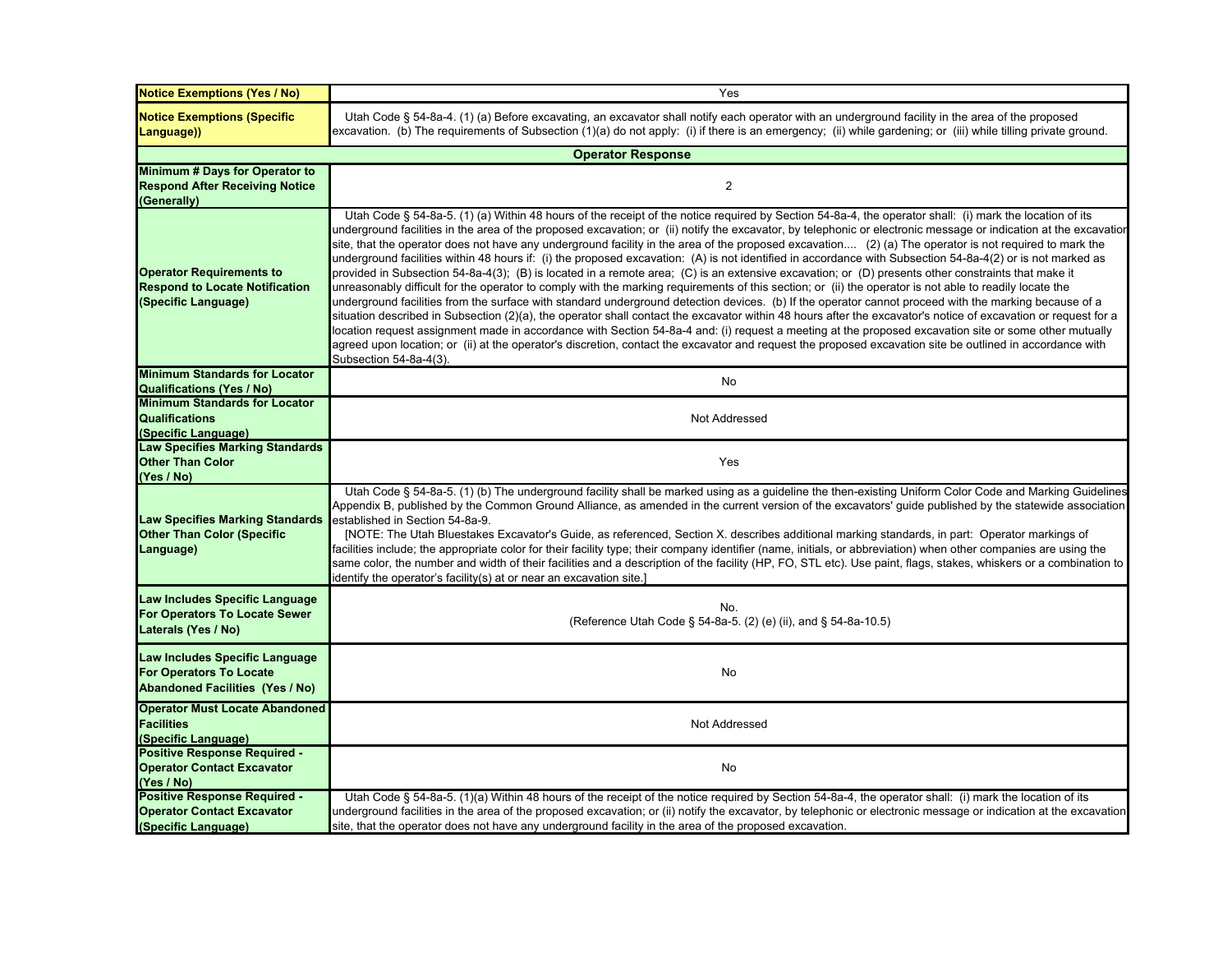| Positive Response Required -<br><b>Operator Contact One Call Center</b><br>(Yes / No)                                                      | No                                                                                                                                                                                                                                                                                                                                                                                                                                                                                                                                                                                                                                                                                                                                                                                                                                                                                                                                                      |
|--------------------------------------------------------------------------------------------------------------------------------------------|---------------------------------------------------------------------------------------------------------------------------------------------------------------------------------------------------------------------------------------------------------------------------------------------------------------------------------------------------------------------------------------------------------------------------------------------------------------------------------------------------------------------------------------------------------------------------------------------------------------------------------------------------------------------------------------------------------------------------------------------------------------------------------------------------------------------------------------------------------------------------------------------------------------------------------------------------------|
| Positive Response Required -<br><b>Operator Contact One Call Center</b><br>(Specific Language)                                             | Not Addressed                                                                                                                                                                                                                                                                                                                                                                                                                                                                                                                                                                                                                                                                                                                                                                                                                                                                                                                                           |
| <b>Positive Response - One-Call</b><br><b>Automated (Yes / No)</b>                                                                         | No                                                                                                                                                                                                                                                                                                                                                                                                                                                                                                                                                                                                                                                                                                                                                                                                                                                                                                                                                      |
| <b>Operator Must Provide One-Call</b><br><b>Center with Information On</b><br><b>Locations of Buried Facilities (Yes</b><br>/ No)          | No                                                                                                                                                                                                                                                                                                                                                                                                                                                                                                                                                                                                                                                                                                                                                                                                                                                                                                                                                      |
| <b>Operator Must Provide One-Call</b><br><b>Center with Information On</b><br><b>Locations of Buried Facilities</b><br>(Specific Language) | Not addressed                                                                                                                                                                                                                                                                                                                                                                                                                                                                                                                                                                                                                                                                                                                                                                                                                                                                                                                                           |
| <b>Operator Must Update Information</b><br><b>On Locations of Buried Facilities</b><br>(Yes / No)                                          | No                                                                                                                                                                                                                                                                                                                                                                                                                                                                                                                                                                                                                                                                                                                                                                                                                                                                                                                                                      |
| <b>Operator Must Update Information</b><br><b>On Locations of Buried Facilities</b><br>(Specific Language)                                 | Not Addressed                                                                                                                                                                                                                                                                                                                                                                                                                                                                                                                                                                                                                                                                                                                                                                                                                                                                                                                                           |
| <b>New Facilities Must Be Locatable</b><br><b>Electronically</b><br>(Yes / No)                                                             | Yes                                                                                                                                                                                                                                                                                                                                                                                                                                                                                                                                                                                                                                                                                                                                                                                                                                                                                                                                                     |
| <b>New Facilities Must Be Locatable</b><br><b>Electronically (Specific Language)</b>                                                       | Utah Code § 54-8a-10. Any operator installing a nonmetallic facility, such as a sewer, water, or fiber optic line, shall install the nonmetallic facility so that i<br>can be located with standard underground facility detection devices or in a concrete conduit system.<br>§ 54-8a-10.5. (1) (a) An operator or person installing or replacing a sewer lateral cleanout beginning August 1, 2009 shall install or replace the sewer<br>lateral cleanout in a manner so that the lateral can be located, including: (i) house sheets; or (ii) electronic markers.                                                                                                                                                                                                                                                                                                                                                                                    |
| Design Request (Yes / No)                                                                                                                  | No                                                                                                                                                                                                                                                                                                                                                                                                                                                                                                                                                                                                                                                                                                                                                                                                                                                                                                                                                      |
|                                                                                                                                            | <b>One Call, Enforcement, and Reporting</b>                                                                                                                                                                                                                                                                                                                                                                                                                                                                                                                                                                                                                                                                                                                                                                                                                                                                                                             |
| <b>Mandatory One Call Membership</b><br>(Yes / No)                                                                                         | Yes.<br>(Utah Code § 54-8a-9. (1))                                                                                                                                                                                                                                                                                                                                                                                                                                                                                                                                                                                                                                                                                                                                                                                                                                                                                                                      |
| <b>One Call Membership Exemptions</b><br>(Yes / No)                                                                                        | Yes                                                                                                                                                                                                                                                                                                                                                                                                                                                                                                                                                                                                                                                                                                                                                                                                                                                                                                                                                     |
| <b>One Call Membership Exemptions</b><br>(Specific Language)                                                                               | Utah Code § 54-8a-2. As used in this chapter:  (10) (b) "Operator" does not include an owner of real property where underground facilities are: (i)<br>located within: (A) the owner's property; or (B) a public street adjacent to the owner's property, a right-of-way adjacent to the owner's property, or a public<br>utility easement adjacent to the owner's property; (ii) used exclusively to furnish services to the owner's property; and (iii) maintained under the operation<br>and control of that owner.                                                                                                                                                                                                                                                                                                                                                                                                                                  |
| <b>One-Call Law Addresses Board</b><br>Make-Up (Yes / No)                                                                                  | No                                                                                                                                                                                                                                                                                                                                                                                                                                                                                                                                                                                                                                                                                                                                                                                                                                                                                                                                                      |
| <b>One-Call Law Addresses Board</b><br><b>Make-Up (Specific Language)</b>                                                                  | The 'board' make-up of the one-call association(s) is not addressed. However, as noted in Utah Code § 54-8a-13. (1), There is created within the<br>commission [Utah Public Service Comission] the Underground Facilities Damage Dispute Board to arbitrate a dispute arising from: (a) an operator's or<br>excavator's violation of this chapter; and (b) damage caused by excavation during an emergency. (2) The board consists of five members appointed by the<br>governor as follows: (a) one member from a list of names provided to the governor by a group representing operators; (b) one member from a list of name<br>provided to the governor by the Associated General Contractors; (c) one member from a list of names provided to the governor by Blue Stakes of Utah; (d)<br>one member from a list of names provided to the governor by the Utah Home Builders Association; and (e) one member from the Division of Public Utilities. |
| <b>Separate Body Designated to</b><br><b>Advise Enforcement Authority</b><br>(Yes / No)                                                    | No                                                                                                                                                                                                                                                                                                                                                                                                                                                                                                                                                                                                                                                                                                                                                                                                                                                                                                                                                      |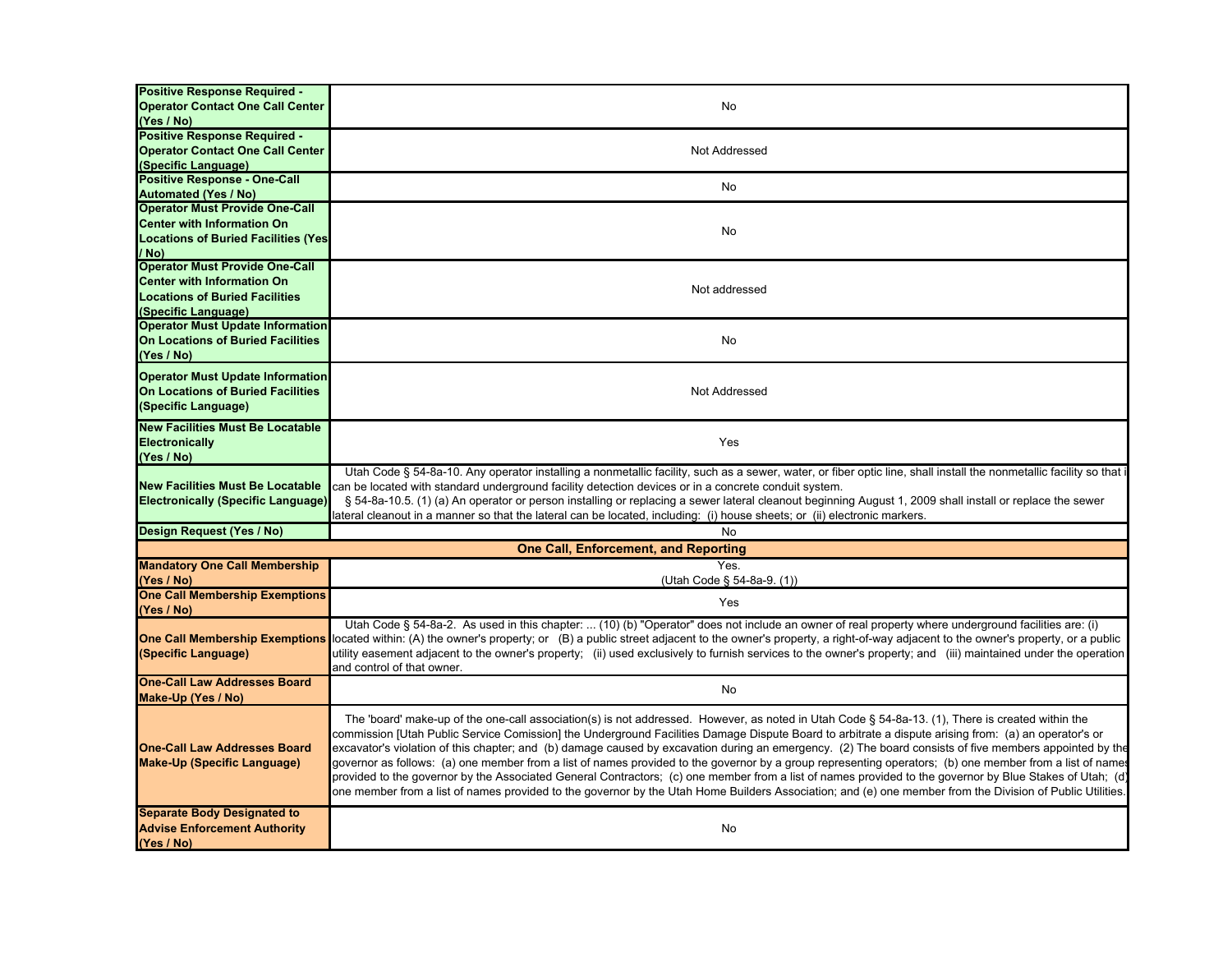| (Name & Link)                                                                                    | <b>Miscellaneous Notes</b>                                                                                                                                                                                                                                                                                                                                                                                                                                                                                                                                                                                                                                                                                                                                                 |
|--------------------------------------------------------------------------------------------------|----------------------------------------------------------------------------------------------------------------------------------------------------------------------------------------------------------------------------------------------------------------------------------------------------------------------------------------------------------------------------------------------------------------------------------------------------------------------------------------------------------------------------------------------------------------------------------------------------------------------------------------------------------------------------------------------------------------------------------------------------------------------------|
| <b>State One Call Center(s)</b>                                                                  | Blue Stakes of Utah Utility Notification Center, Inc.(http://www.bluestakes.org/)                                                                                                                                                                                                                                                                                                                                                                                                                                                                                                                                                                                                                                                                                          |
| <b>Regulations (Name &amp; Link)</b>                                                             | None                                                                                                                                                                                                                                                                                                                                                                                                                                                                                                                                                                                                                                                                                                                                                                       |
| <b>Regulations (Yes / No)</b><br><b>Administrative Rules /</b>                                   |                                                                                                                                                                                                                                                                                                                                                                                                                                                                                                                                                                                                                                                                                                                                                                            |
| <b>Administrative Rules /</b>                                                                    | No                                                                                                                                                                                                                                                                                                                                                                                                                                                                                                                                                                                                                                                                                                                                                                         |
| Law                                                                                              | May 10, 2011                                                                                                                                                                                                                                                                                                                                                                                                                                                                                                                                                                                                                                                                                                                                                               |
| Date of Last Revision to Statute /                                                               |                                                                                                                                                                                                                                                                                                                                                                                                                                                                                                                                                                                                                                                                                                                                                                            |
| Statute / Law (Name & Link)                                                                      | Utah Code Title 54, Public Utilities, Chapter 8A, Damage to Underground Utility Facilities, §§ 54-8a-2 to -13<br>(http://http://le.utah.gov/UtahCode/section.jsp?code=54-8a)<br>Also see One-Call Center Website for Information on State Law.                                                                                                                                                                                                                                                                                                                                                                                                                                                                                                                             |
|                                                                                                  | <b>Law and Regulation</b>                                                                                                                                                                                                                                                                                                                                                                                                                                                                                                                                                                                                                                                                                                                                                  |
| (Yes / No)                                                                                       |                                                                                                                                                                                                                                                                                                                                                                                                                                                                                                                                                                                                                                                                                                                                                                            |
| <b>Entity or Department - Gas Only</b>                                                           | No                                                                                                                                                                                                                                                                                                                                                                                                                                                                                                                                                                                                                                                                                                                                                                         |
| <b>Department (Yes / No)</b><br><b>Mandatory Reporting to State</b>                              |                                                                                                                                                                                                                                                                                                                                                                                                                                                                                                                                                                                                                                                                                                                                                                            |
| <b>Excavators to State Entity or</b>                                                             | No                                                                                                                                                                                                                                                                                                                                                                                                                                                                                                                                                                                                                                                                                                                                                                         |
| <b>Mandatory Reporting by</b>                                                                    |                                                                                                                                                                                                                                                                                                                                                                                                                                                                                                                                                                                                                                                                                                                                                                            |
| Department (Yes / No)                                                                            |                                                                                                                                                                                                                                                                                                                                                                                                                                                                                                                                                                                                                                                                                                                                                                            |
| <b>Owners to State Entity or</b>                                                                 | No                                                                                                                                                                                                                                                                                                                                                                                                                                                                                                                                                                                                                                                                                                                                                                         |
| <b>Excavation Damage by All Utility</b>                                                          |                                                                                                                                                                                                                                                                                                                                                                                                                                                                                                                                                                                                                                                                                                                                                                            |
| (Yes / No)<br><b>Mandatory Reporting of</b>                                                      |                                                                                                                                                                                                                                                                                                                                                                                                                                                                                                                                                                                                                                                                                                                                                                            |
| <b>Enforcement Authority</b>                                                                     | No                                                                                                                                                                                                                                                                                                                                                                                                                                                                                                                                                                                                                                                                                                                                                                         |
| <b>Damage Investigation Required by</b>                                                          |                                                                                                                                                                                                                                                                                                                                                                                                                                                                                                                                                                                                                                                                                                                                                                            |
| <b>Enforcement Authority Identified</b>                                                          | (Utah Code § 54-8a-12. (1))                                                                                                                                                                                                                                                                                                                                                                                                                                                                                                                                                                                                                                                                                                                                                |
| (Specific Language)                                                                              | <b>Attorney General</b>                                                                                                                                                                                                                                                                                                                                                                                                                                                                                                                                                                                                                                                                                                                                                    |
| <b>Penalties / Fines Other</b>                                                                   | Not addressed                                                                                                                                                                                                                                                                                                                                                                                                                                                                                                                                                                                                                                                                                                                                                              |
| Penalties / Fines Other (Yes / No)                                                               | No                                                                                                                                                                                                                                                                                                                                                                                                                                                                                                                                                                                                                                                                                                                                                                         |
| <b>Penalties / Fines Operators</b><br>(Specific Language)                                        | Utah Code § 54-8a-8. (1) A civil penalty may be imposed for a violation of this chapter as provided in this section. (2) A civil penalty under this section<br>may be imposed on: (a) any person who violates this chapter in an amount no greater than \$5,000 for each violation with a maximum civil penalty of<br>\$100,000 per excavation; or (b) an excavator who fails to provide notice of an excavation in accordance with Section 54-8a-4 in an amount no greater than<br>\$500 in addition to the amount under Subsection (2)(a). (3) Notwithstanding Subsection (2)(a), a penalty under this chapter may not be imposed on an<br>excavator or operator unless the excavator or operator fails to comply with this chapter and damages an underground facility. |
| <b>Penalties / Fines Operators</b><br>(Yes / No)                                                 | Yes                                                                                                                                                                                                                                                                                                                                                                                                                                                                                                                                                                                                                                                                                                                                                                        |
| <b>Penalties / Fines Excavators</b><br>(Specific Language)                                       | Utah Code § 54-8a-8. (1) A civil penalty may be imposed for a violation of this chapter as provided in this section. (2) A civil penalty under this section<br>may be imposed on: (a) any person who violates this chapter in an amount no greater than \$5,000 for each violation with a maximum civil penalty of<br>\$100,000 per excavation; or (b) an excavator who fails to provide notice of an excavation in accordance with Section 54-8a-4 in an amount no greater than<br>\$500 in addition to the amount under Subsection (2)(a). (3) Notwithstanding Subsection (2)(a), a penalty under this chapter may not be imposed on an<br>excavator or operator unless the excavator or operator fails to comply with this chapter and damages an underground facility. |
| <b>Penalties / Fines Excavators</b><br>(Yes / No)                                                | Yes                                                                                                                                                                                                                                                                                                                                                                                                                                                                                                                                                                                                                                                                                                                                                                        |
| <b>Separate Body Designated to</b><br><b>Advise Enforcement Authority</b><br>(Specific Language) | However, note Utah Code § 54-8a-13. (1) There is created within the commission [Utah Public Service Commission] the Underground Facilities Damage<br>Dispute Board to arbitrate a dispute arising from: (a) an operator's or excavator's violation of this chapter; and (b) damage caused by excavation during an<br>emergency.  (5) The board may, upon agreement of the disputing parties, arbitrate a dispute regarding damages, not including personal injury damages,<br>arising between: (a) an operator; (b) an excavator; (c) a property owner; or (d) any other interested party.                                                                                                                                                                                 |
|                                                                                                  | Not addressed.                                                                                                                                                                                                                                                                                                                                                                                                                                                                                                                                                                                                                                                                                                                                                             |